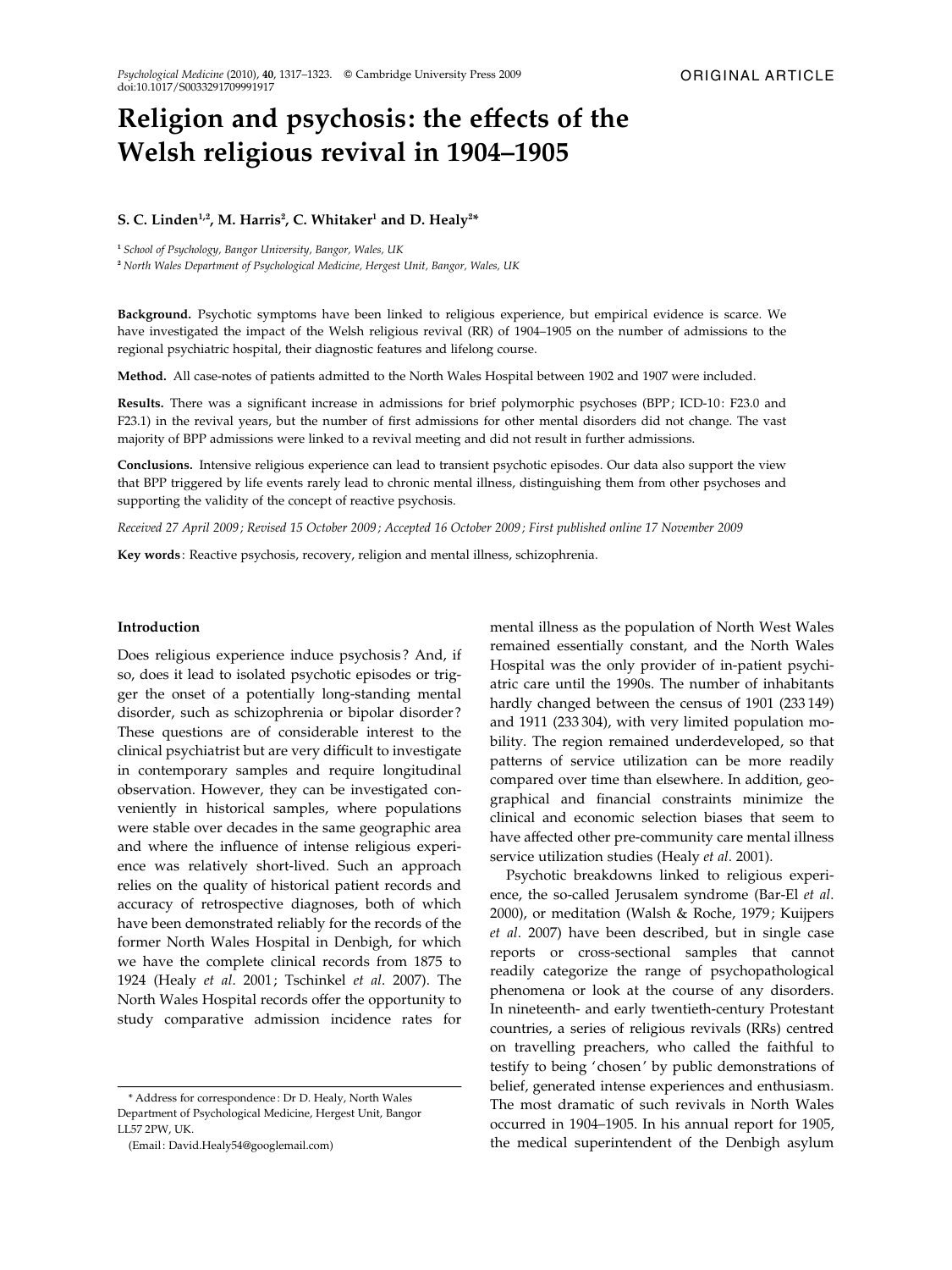in North Wales reported that 'early in the year an exceptional number of patients were admitted suffering from religious mania due to the Revivalists' movements' (Michael, 2003). Using all admissions from North West Wales, where the revival took place, to the North Wales Hospital for the years before and after 1905, we sought to establish whether the revival triggered an increase in admissions, and both the diagnostic features and lifelong course of any resulting disorders.

In our study we were mainly interested in individuals who developed short episodes of psychotic symptoms after attending one of the revival meetings. According to ICD-10, the defining characteristic of the acute and transient psychotic disorders (ATPD; ICD-10: F23) is the acute onset of psychotic symptoms (within 2 weeks). Other features are the presence of a typical psychopathology (polymorphic and schizophrenia-like, or predominantly delusional) and also a complete recovery within 1–3 months (for the schizophrenia subtype within 1 month). The group of the ATPD embraces various concepts of brief psychotic episodes, i.e. the ' reactive psychoses' (Stroemgren, 1987) in Scandinavia, the 'cycloid psychoses' (Leonhard, 1999) in German psychiatry, the French ' bouffees delirantes' (Pichot, 1979) and the ' atypical psychoses' (Mitsuda, 1965) described in Japanese psychiatric literature.

The polymorphic type of the ATPD, which is characterized by rapidly changing symptoms, including emotional turmoil, perplexity and increased or decreased motility, shows a considerable overlap with the cycloid psychoses. According to Marneros and Pillmann (2004), these 'brief polymorphic psychoses' (BPP) form the 'core group of acute and transient psychotic disorders' whereas the acute schizophrenia-like psychoses are more likely to belong to the schizophrenias.

Our historical database has two major advantages compared to studies looking at contemporary casenotes. First, we could retrieve the records of prior admissions back to 1865 or subsequent admissions through to 1965. Second, most contemporary studies of the natural history of psychotic disorders suffer from the problem that full remission of symptoms may be attributable to medication or other treatment and may not reflect purely the natural history of the disorder. One limitation of our admissions-based approach is that it underestimates overall incidences because not all cases would have resulted in hospital admission. However, admission criteria should not have changed rapidly over time. The present data are thus appropriate to answer our main question, whether the incidence of BPP increased as a result of the RR.

# Method

# Sample

The North Wales Hospital records cover all in-patient psychiatric admissions for North Wales. The admissions were, without exception, from local residents. Their home addresses and the addresses of next of kin are stated in the admissions register. Between 1902 and 1907 the patients were overwhelmingly paupers (92%) and their treatment was paid for by one of 10 Poor Law Unions. Any pauper lunatic from outside the area would have been sent to an asylum in their own locality and their treatment paid for by the Poor Law Union in which they were resident. Transfers of out-of-area patients would have been noted in the case history.

For the purposes of this study, we have taken all case-notes of patients from the North West Wales area (west of and including the Conwy Valley) admitted to the asylum between 1902 and 1907. All patients were compulsorily detained and their medical and legal certificates outlined the circumstances of detention. The case-notes record age and gender, educational, employment and marital status, family history of mental illness and prior mental or physical illness. Patients were routinely assessed for suicidality, violence, seizure-proneness, eating and sleeping habits and also alcohol intake. The notes provide a detailed assessment of mental and physical state on admission in addition to information on the course in hospital until discharge or death.

## Diagnostic process

The procedures underlying retrospective diagnoses have been outlined elsewhere (Healy et al. 2001; Tschinkel et al. 2007). All diagnoses had been made before the study began but diagnoses such as F23 had been made without further specifiers.

For the purposes of this study, all F23, F20 (schizophrenia), F22 (delusional disorder), F25 (schizoaffective disorder), F31 (bipolar disorder) and F065 (catatonia) diagnoses were reviewed by S.C.L., a board-certified psychiatrist, according to ICD-10 criteria to distinguish between the different codes in the groups, in addition to reviewing cases of catatonia for inclusion. The review was based on a patient's full set of records, which give sufficient information about the onset of symptoms, the presenting mental state and the clinical course of the disorder. Although patients in this period were often kept in hospital for longer periods after recovery than would happen now, the records indicate clearly when recovery occurred.

All admissions linked to the RR and all F23 diagnoses (whether revival-related or not) and the same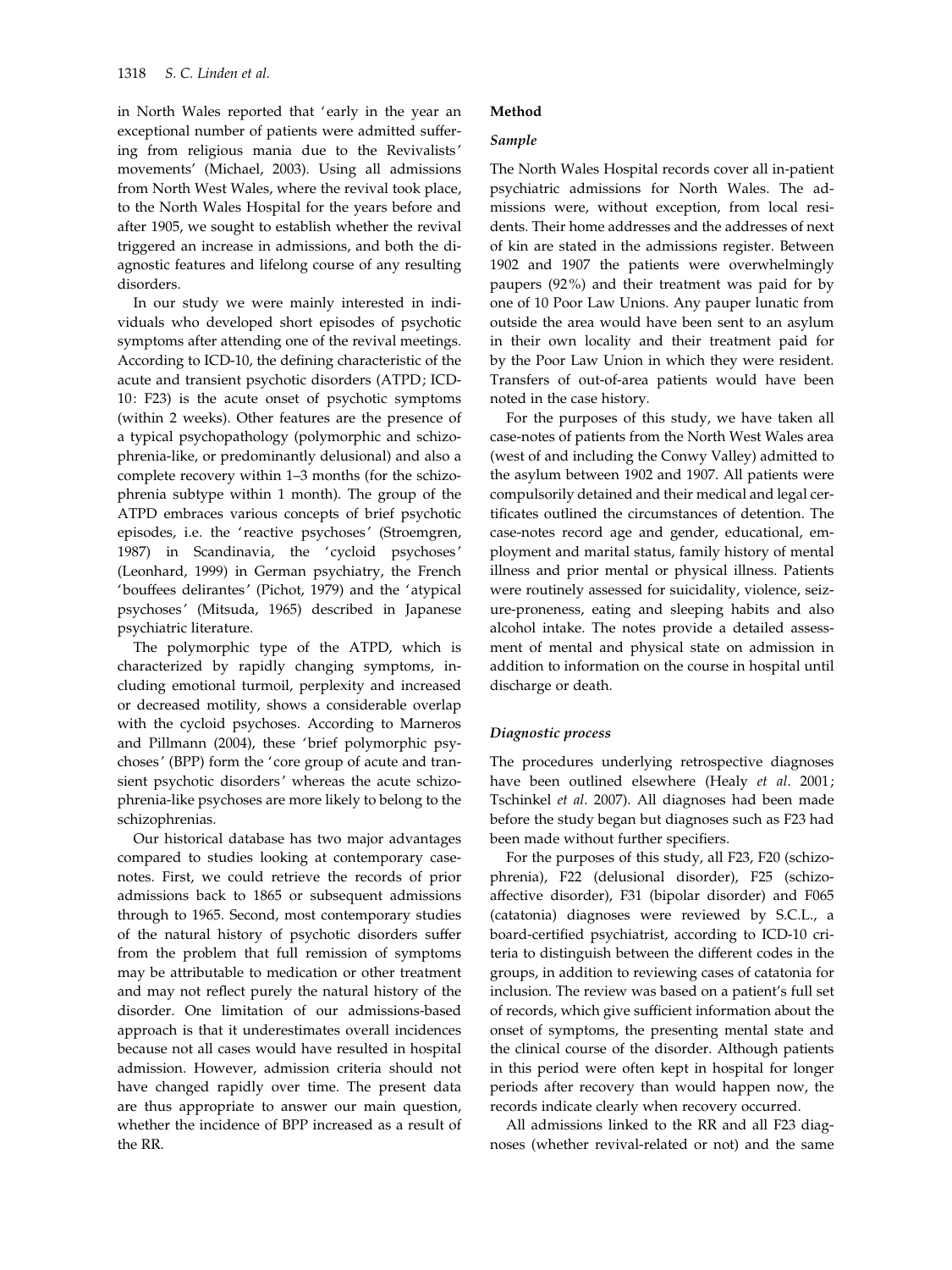| Gender | Age group<br>(years)               | Age- and gender-specific<br>population numbers <sup>a</sup> | Incidence rates BPP (per annum per 100 000)              |                                  |                      |  |
|--------|------------------------------------|-------------------------------------------------------------|----------------------------------------------------------|----------------------------------|----------------------|--|
|        |                                    |                                                             | Before/after the RR<br>$(1902 - 1903$ and $1906 - 1907)$ | During the RR<br>$(1904 - 1905)$ | Total                |  |
| Men    | $15 - 34$<br>$\geqslant$ 35<br>All | 37812<br>38702<br>76514                                     | 0<br>1.29<br>0.65                                        | 10.60<br>7.75<br>9.15            | 3.53<br>3.44<br>3.50 |  |
| Women  | $15 - 34$<br>$\geqslant$ 35<br>All | 41471<br>44 9 63<br>86434                                   | 3.62<br>3.89<br>3.76                                     | 4.82<br>6.67<br>5.78             | 4.02<br>4.82<br>4.43 |  |
| Total  |                                    | 162948                                                      | 2.30                                                     | 7.36                             | 4.09                 |  |

Table 1. Age- and gender-specific incidence rates for brief polymorphic psychoses (BPP), per annum per 100 000

RR, Religious revival.

<sup>a</sup> Taken from the 1901 census data.

number of other randomly selected cases from the whole sample were reviewed by an independent consultant psychiatrist (T.R.) who was blind to the hypothesis of the study. These cases had references to the revival removed. The agreement between the two raters was 92%. To take into account the number of agreements expected by chance, we used Cohen's  $\kappa$  coefficient (Cohen, 1960), a statistical measure of inter-rater agreement for categorical items. The  $\kappa$  coefficient (74 cases, two raters, eight diagnostic categories) was 90% [95% confidence interval (CI) 0.818–0.976].

A key group in this sample comprised individuals who developed short episodes of psychotic symptoms after attending a revival meeting. According to ICD-10, the ATPD (F23) are characterized by the acute onset of psychotic symptoms (within 2 weeks), the presence of a typical psychopathology (polymorphic, schizophrenia-like, or predominantly delusional) and complete recovery within 1–3 months. The polymorphic type (BPP; F23.0 and F23.1) is determined by rapidly changing mood and instability of psychotic symptoms.

#### Data analysis

We compared all admissions during the time of the RR (1904 and 1905) to all those in the two previous (1902 and 1903) and two subsequent years (1906 and 1907). We computed incidences based on the 1901 census (Southall et al. 2004). We computed age- and genderspecific incidences (separately for the age groups 15–34 and  $\geq$ 35 years) for BPP, first-episode schizophrenia, first-episode bipolar disorder and firstepisode depression separately for the RR and non-RR periods. We used a Poisson regression model to determine whether these incidences depend on the year, gender, age or their two-way interactions.

#### Results

Between the years 1902 and 1907, there were 584 admissions to the North Wales Hospital. In 37 cases (32 in 1904–1905, three in 1902–1903 and two in 1906–1907) the hospital records link admission to the RR. Of these patients, 19 (51.4%) were diagnosed with BPP. There were also seven patients diagnosed with schizophrenia and seven patients with bipolar disorder with admissions linked to the revival.

In the case of patients diagnosed retrospectively with BPP, about a third (6/19) of those linked to the revival were admitted on the day and the others within days of the meeting. All had the polymorphic features typical for cycloid psychoses, and their conditions resolved readily.

The census data are summarized in Table 1. The average admission incidence of BPP increased from non-RR to RR years from  $2.3 \times 10^{-5}$  to  $7.36 \times 10^{-5}$ . The increase was more prominent in men (from  $0.65 \times 10^{-5}$ to  $9.15 \times 10^{-5}$ ) than women  $(3.76 \times 10^{-5}$  to  $5.78 \times 10^{-5})$ . These effects were supported statistically with a Poisson regression analysis, which showed a main effect of the RR period (Wald  $\chi^2$  = 12.664, df = 1,  $p < 0.001$ ) and a gender by period interaction (Wald  $\chi^2$  = 6.458, df = 1, p = 0.011).

The incidence of first-episode schizophrenia did not increase significantly during the RR years compared to previous and subsequent years  $(7.82\times10^{-5}$  before/ after RR,  $10.13 \times 10^{-5}$  during RR; Poisson regression: Wald  $\chi^2 = 2.001$ , df = 1, p = 0.157). The Poisson regression showed a main effect for age with, as expected, more first-episode schizophrenia patients in the younger age group (15–34 years; Wald  $\chi^2$  = 14.346,  $p < 0.001$ ).

Similarly, patients with a first episode of bipolar disorder (diagnosed on the basis of the later course) and also patients with a first depressive episode did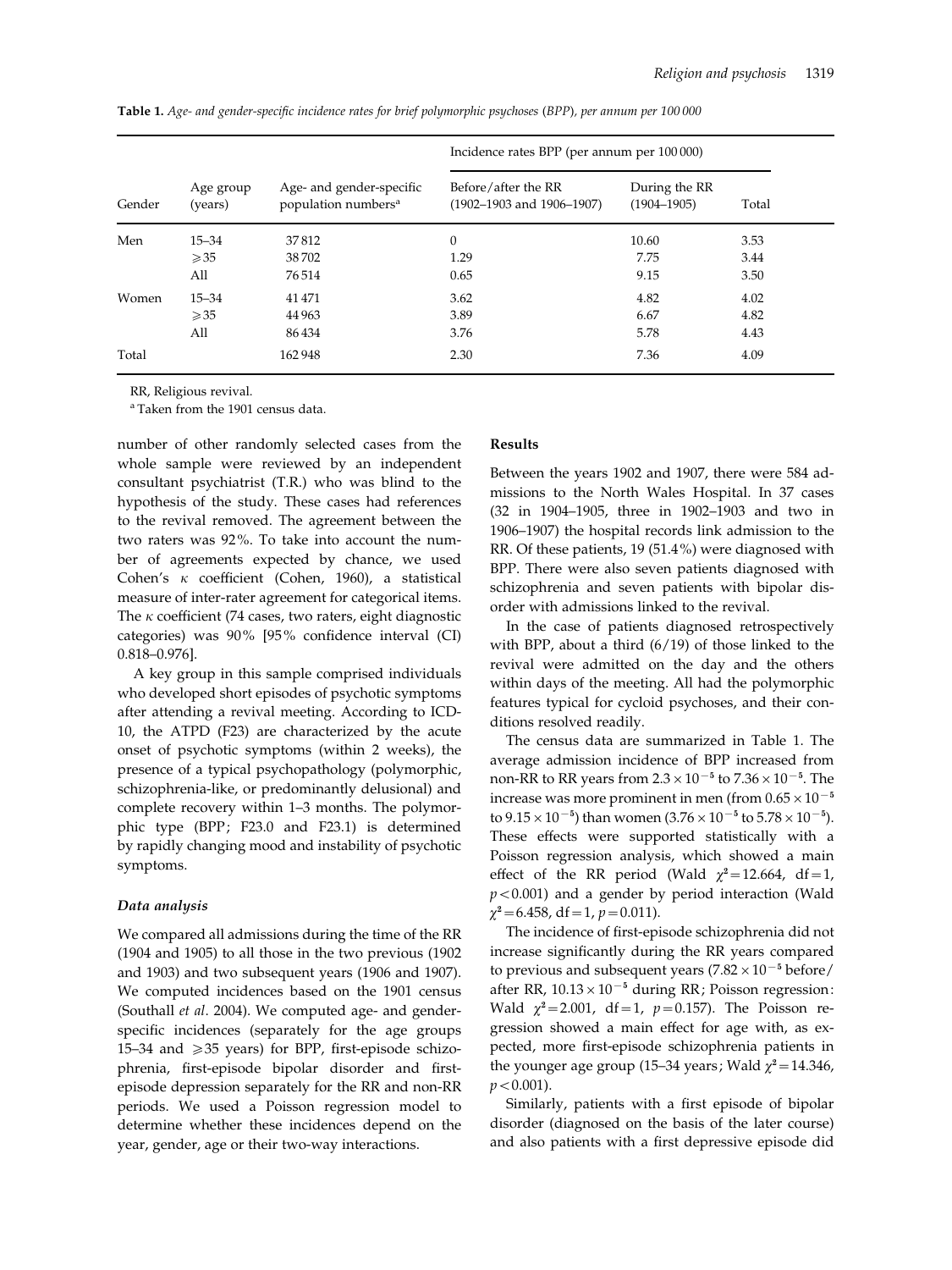| Triggering event                         | Frequency      | Percentage <sup>a</sup> | Number of cases with no<br>subsequent admissions |
|------------------------------------------|----------------|-------------------------|--------------------------------------------------|
| Not reactive                             | 6              | 15.4                    | 5                                                |
| Childbirth or<br>miscarriage             | 9              | 23.0                    | 7                                                |
| Severe influenza                         | 2              | 5.1                     |                                                  |
| Loss/threatened loss<br>of family member | 7              | 18.0                    | 7                                                |
| Financial difficulties                   | 2              | 5.1                     | 2                                                |
| Revival meeting                          | 19             | 48.7                    | 17                                               |
| Illegitimate child                       | $\overline{2}$ | 5.1                     |                                                  |

**Table 2.** Reactivity of brief polymorphic psychoses (BPP)  $(n=39)$ , covering the whole time period (1902–1907)

<sup>a</sup> Some patients had more than one triggering event.

not present more often during the revival years compared to the years before and after the revival (Poisson regression for bipolar disorders: Wald  $\chi^2$  = 0.514, df = 1,  $p = 0.474$ ; depression: Wald  $\chi^2 = 0.716$ , df = 1,  $p=0.397$ ). There was a main effect for age in the depression group (Wald  $\chi^2$ =12.432, df=1, p<0.001), with more first-episode depressed patients in the older age group ( $\geq$ 35 years).

Of the 39 patients with BPP admitted between 1902 and 1907, in addition to the 19 admissions (48.7%) who developed symptoms after attending a revival meeting, a further nine admissions were linked to childbirth or miscarriages, and seven admissions to loss or threatened loss of a family member. In six cases (15.4%) no precipitating factors could be identified (Table 2). Table 2 also illustrates the favourable outcome of BPP with only a very small proportion of cases leading to readmission.

Of the patients admitted with BPP during the index years 1902–1907, 31 of 39 (79.5%) had only one admission in their lifetime. Four patients had recurrent brief psychotic episodes, and two had one previous episode of mental problems (mentioned in the notes but not specified further). Two further patients developed subsequent problems that led to admission: one had a severe depressive episode, the other had mental problems due to physical disease.

Of the 39 BPP patients, 33 (84.6%) recovered completely from their symptoms, five (12.8%) died in hospital from physical complications (pneumonia, tuberculosis) and one patient committed suicide.

There were no differences between patients with BPP  $(n=39)$  and patients diagnosed with schizophrenia ( $n=118$ ) or bipolar disorder ( $n=54$ ) in terms of gender distribution. Significant differences between the groups were found regarding the length of stay in hospital. Schizophrenia patients were, on average, hospitalized for 4442 days, whereas bipolar and BPP

patients were hospitalized for 430 and 225 days respectively. Over their lifetime, the group of bipolar patients had an average of 5.24 admissions, schizophrenia patients had 1.7 admissions and BPP patients had 1.28 admissions (Table 3). Schizophrenia patients had a significantly lower age of onset compared to BPP and bipolar patients.

## Discussion

The RR in North Wales in 1904–1905 caused a significant increase in incidence of BPP (F23.0 and F23.1), as estimated by admissions per population to the North Wales Hospital. The main wave of the North Wales revival started in the last week of November 1904 (subsiding in the summer of 1905) (Jones, 1982) and revival-related admissions were mainly in 1905, as shown by the clear peak in the time course for admissions (Fig. 1). In 1905 the majority of BPP cases (14 out of 19) were admitted after attending an RR meeting. If the RR movement had triggered the onset of long-term psychotic illness, we might expect an increase in first-episode schizophrenia or other severe mental illness such as bipolar disorder or depression. Our data, however, show no significant increase in any of these diagnostic groups during 1904–1905.

## Relationship to the Jerusalem syndrome

The phenomenology of admissions triggered by attending revival meetings was similar to the Jerusalem syndrome, as described by Bar-El et al. (2000) for tourists suffering from psychotic decompensation when visiting Jerusalem. However, most of these Jerusalem-generated mental problems occurred in individuals with a previous psychiatric history. Only 42 out of 1200 patients in a 13-year period had not suffered from previous mental problems (Type III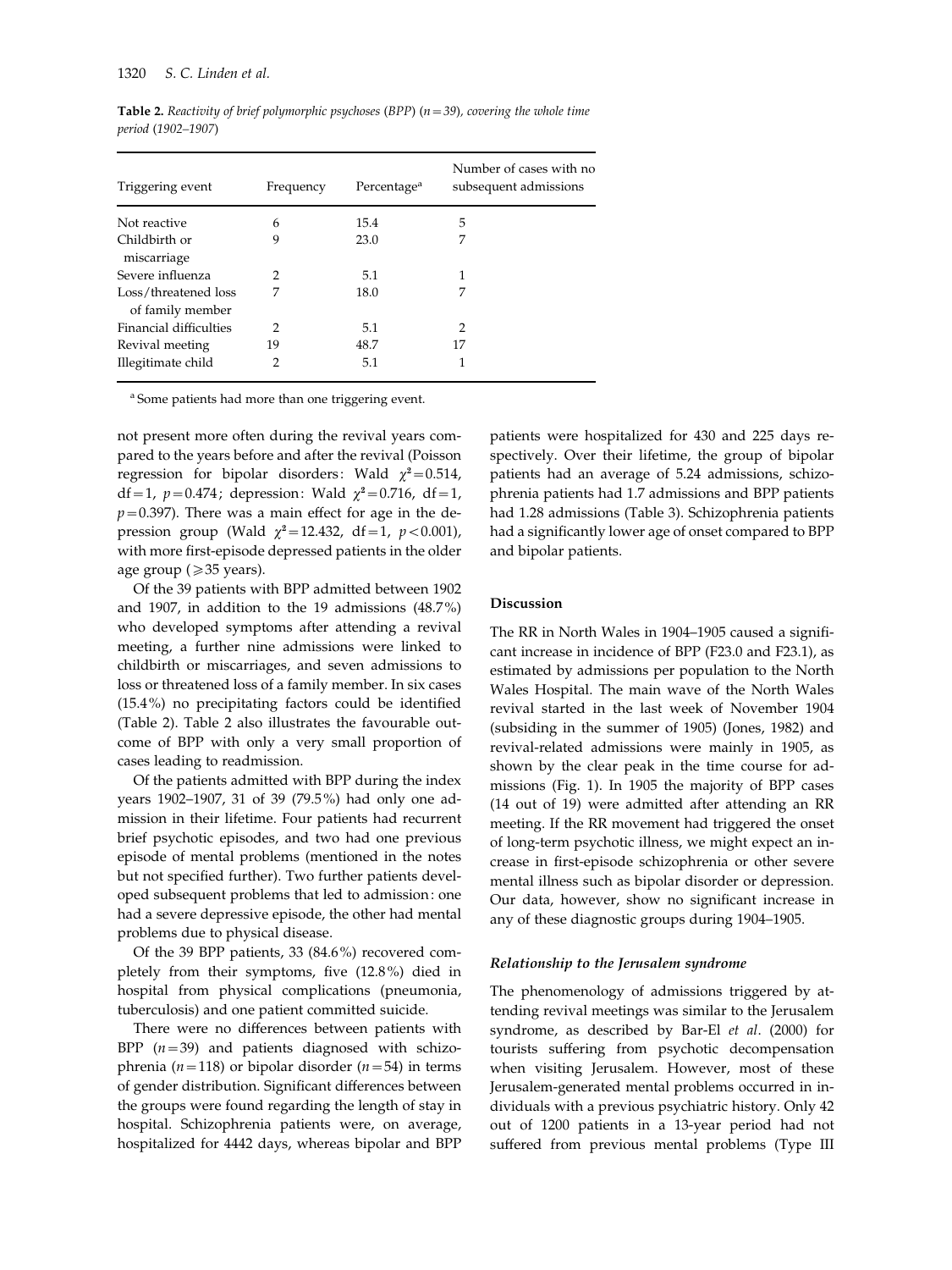|                                                                                                                  |                                                                                    |                                                                                             |                                                                                    | $p$ value                                                                                            |                                                                                                        |                                                                                                               |
|------------------------------------------------------------------------------------------------------------------|------------------------------------------------------------------------------------|---------------------------------------------------------------------------------------------|------------------------------------------------------------------------------------|------------------------------------------------------------------------------------------------------|--------------------------------------------------------------------------------------------------------|---------------------------------------------------------------------------------------------------------------|
|                                                                                                                  | $F23.0 + F23.1$                                                                    | F20                                                                                         | F31                                                                                | $F23.0 + F23.1$<br>v. F20                                                                            | $F23.0 + F23.1$<br>$v.$ F31                                                                            | F20 v. F31                                                                                                    |
| Age (years)<br>Gender (male/female)<br>Length of stay (days)<br>Number of all admissions<br>Age of onset (years) | $38.4 + 14.0$<br>16/23<br>$225 + 454$<br>$1.28 + 0.6$<br>$37.0 + 13.3$<br>$n = 39$ | $32.6 + 11.4$<br>53/65<br>$4442 + 7718$<br>$1.7 + 1.0$<br>$29.2 + 9.5^{\rm a}$<br>$n = 118$ | $42.2 + 14.9$<br>25/29<br>$430 + 1210$<br>$5.2 + 4.0$<br>$33.6 + 14.3$<br>$n = 54$ | 0.01 <sup>b</sup><br>$N.S.^c$<br>${<}0.01$ <sup>d</sup><br>0.01 <sup>d</sup><br>< 0.001 <sup>b</sup> | N.S. <sup>b</sup><br>$N.S.^c$<br>${<}0.01$ <sup>d</sup><br>${<}0.01$ <sup>d</sup><br>N.S. <sup>b</sup> | $< 0.01^{\rm b}$<br>N.S. <sup>c</sup><br>${<}0.01$ <sup>d</sup><br>${<}0.01$ <sup>d</sup><br>$< 0.05^{\rm b}$ |

Table 3. Demographic data for brief polymorphic psychoses (BPP) and other ICD-10 diagnostic groups (values are mean  $\pm$  s.p.)

N.S., Not significant.

<sup>a</sup> Only traceable for  $n=112$ .

 $<sup>b</sup>$  Independent samples  $t$  test.</sup>

 $\frac{c}{\chi^2}$  test.

 $d$  Mann–Whitney  $U$  test.



Fig. 1. The time course of total (---) and brief polymorphic psychoses (BPP) admissions  $(\blacksquare)$  to the North Wales Hospital over the years around the 1904–1905 religious revival (RR), showing a peak in BPP admission in 1905 at the height of the revival.

Jerusalem syndrome). These latter cases were characterized by psychomotor agitation, intense and changing mood states and also incoherent speech, a clinical picture similar to the cycloid psychoses (Leonhard, 1999) and resembling the clinical presentations we observed in our study.

#### Diagnostic stability

Our historical database has two advantages compared to contemporary samples. First, contemporary studies cannot readily shed light on the lifetime course of any disorders. Second, studies of the natural history of psychotic disorders now suffer from the problem that any remission of symptoms may be linked to treatment rather than the spontaneous course of the disorder. Although the Jerusalem study provides a detailed clinical picture for the time of first assessment, a long-term follow-up was not possible and nothing is known about the natural history of Type III Jerusalem syndrome.

In our sample, 80% of BPP patients had only one admission during their lifetime, assuming they remained in the area, suggesting that stress-induced transient psychoses only recur in a small minority of cases and rarely lead to chronic mental illness. By contrast, Jørgensen et al. (1997) followed up 51 patients with an initial diagnosis of acute and transient psychosis over 1 year and found a change of diagnosis in 48% of them, most often to schizophrenia (15%) or affective disorder (28%). Castagnini et al. (2008) followed up all Danish acute and transient cases over a 6-year period and also found a change of diagnosis on subsequent admissions, mainly to schizophrenia and affective disorders. Only 39% of acute and transient psychoses maintained their diagnosis. Neither of these studies, however, distinguished between BPP (F23.0 and F23.1) and other acute and transient psychoses. Our study may indicate that BPP, especially when reactive to stress, have a lower rate of recurrence than other acute and transient psychoses, and are less likely to convert to severe mental illness. This assumption is in accordance with the results of a study of diagnostic stability of acute polymorphic psychotic disorder without symptoms of schizophrenia (ICD-10: F23.0; Sajith et al. 2002). After 3 years, 73% of patients retained their index diagnosis, with the majority of the remaining cases requiring diagnostic revision to bipolar disorder.

# Reactivity of BPP

Neither ICD-10 nor DSM-IV require the presence of stress prior to the onset of ATPD. In this sense,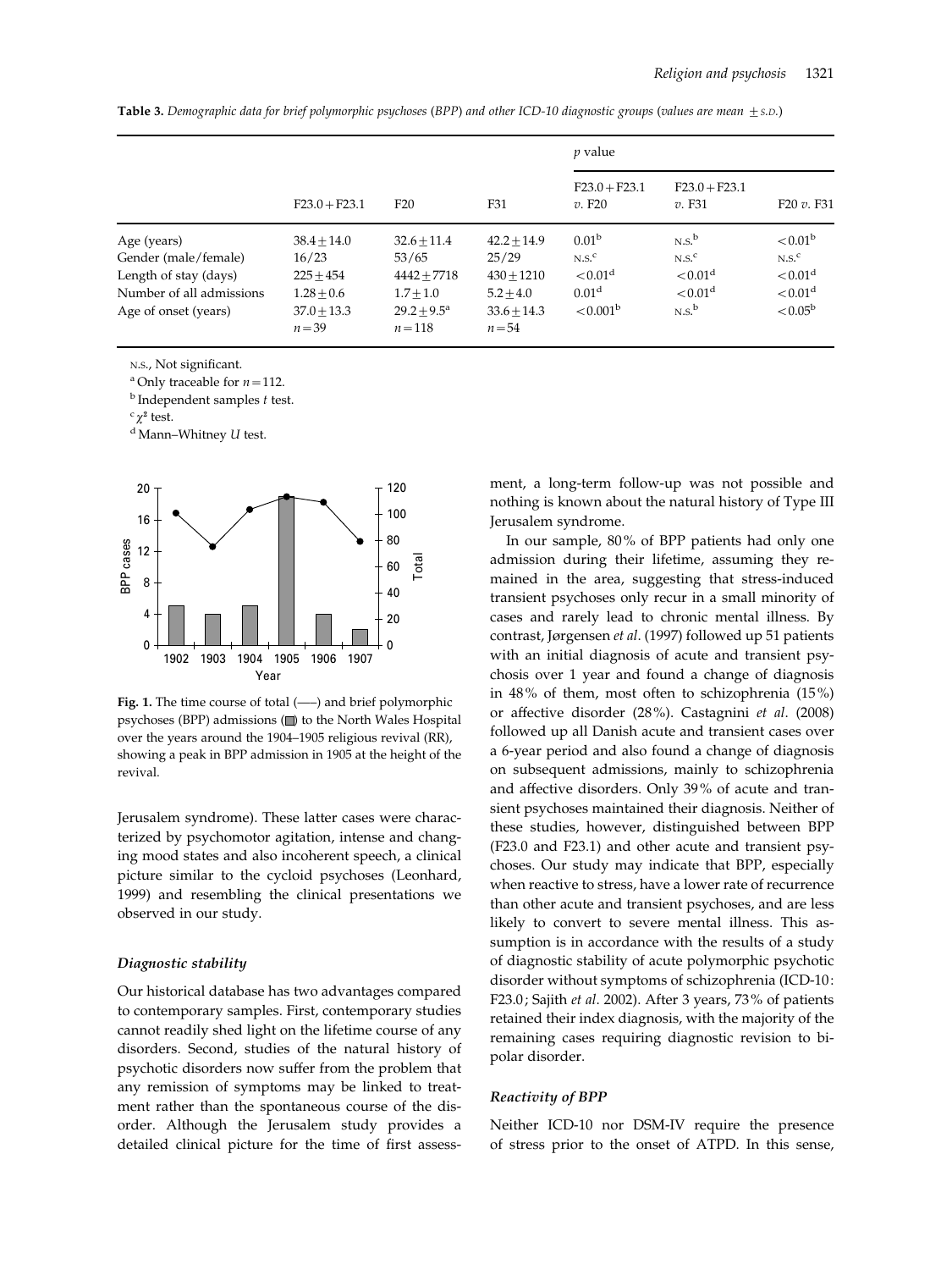the modern concept of ATPD differs from the traditional category of reactive psychosis. This approach is in keeping with the observations of Pillmann et al. (2002), who found that only a minority of their ATPD cases were associated with acute stress. Other authors, however, found an association between the onset of ATPD and acute stress in most of their cases (e.g. Jørgensen et al. 1996; Sajith et al. 2002). The problem here seems to be that different authors refer to different definitions of stressful life events and also different time frames before the onset of psychotic symptoms.

In our series of BPP, 84.6% were preceded by stressful life events, if it is agreed that the RR movement was as a stressful life event. Our data support the view that BPP triggered by life events may have a complete remittance of symptoms and diagnostic stability over time, marking them out from other psychoses and supporting the validity of a diagnosis of reactive psychosis.

# Gender distribution

The pre- and post-revival years of our study are characterized by a very low rate of BPP in male patients admitted to the North Wales Hospital. The incidence of BPP in the male population increases dramatically during the revival. Although female admissions with BPP also increase during the revival years, the 'baseline' rate of BPP in women is much higher than in men admitted to the asylum. This observation, which was confirmed by the gender by period interaction for the BPP group in our Poisson regression analysis, can be explained in terms of the high number of postpartum cases that were also present in non-revival years (Tschinkel et al. 2007).

## The social defeat hypothesis

Which factors propel previously mentally stable people into psychotic experiences ? Are social status and standing predictors of the psychotic phenomena observed during the revival? According to the social defeat hypothesis, long-term experience of social defeat (i.e. ' outsider' status in a community), a lack of social support, and discrimination may increase the vulnerability for the development of psychotic symptoms (Selten & Cantor-Graae, 2005; Bentall & Fernyhough, 2008). In a prospective study in The Netherlands, Janssen et al. (2003) observed that perceived discrimination represented a risk factor for the development of psychotic symptoms. However, there is no evidence that patients who were admitted to the North Wales Hospital as a consequence of attending one of the revival meetings had an ' outsider status' in

society. The case-notes of those patients affected by religious excitement frequently state that they were 'very respectable', ' steady' people, well integrated into the local community. The RR of 1904–1905 embraced the whole population of North West Wales. The involvement of women and young people was a special feature of the revival (Jones, 1982). The religious experience was shared by all participants of the well-attended revival meetings.

Thus, although social defeat may very well be a risk factor for schizophrenia, the revival-induced transient psychoses do not seem to have affected the socially excluded more than other parts of the population.

## Reactive psychosis and social crisis

How could so many people 100 years ago in North West Wales have developed transient psychotic symptoms within such short periods of time ? Although we can speculate that personality traits, such as suggestibility or schizotypy, and biological factors may play a role, the vast majority of religious people under normal circumstances do not develop psychotic episodes. However, religious awakenings typically developed under conditions of crisis and social upheaval. The revival in North West Wales followed a 3-year failed strike (1900–1903) by quarry workers for better pay and safer working conditions and it is commonly seen as a response to this crisis (Jones, 1982). A large proportion of the population was suffering severe economic hardship, and the future was uncertain. Such individual and collective stress has been proposed as a precipitating factor for developing psychosis (Bentall & Fernyhough, 2008). The delusional content of the transient psychoses commonly referred to the precipitating life event, and was of a religious nature in the revival cases, which distinguishes them further from the schizophrenia cases in our sample. The delusional content seems to be understandable in the context of the situation, in line with the formulation of Jaspers (1973) in his General Psychopathology: 'Through delusions and hallucinations the individual's fears, needs, hopes and wishes seem to become alive and real. […] Reactive psychosis serves as a defense, a refuge, an escape as well as wish fulfillment. It derives from a conflict with reality which has become intolerable.' Our historical data confirm that transient psychoses can indeed be reactions to extraordinary life events but do not normally result in long-term mental illness. Although RRs are less likely to happen in Europe now, other social upheavals are likely to occur and could presumably lead to similar outcomes.